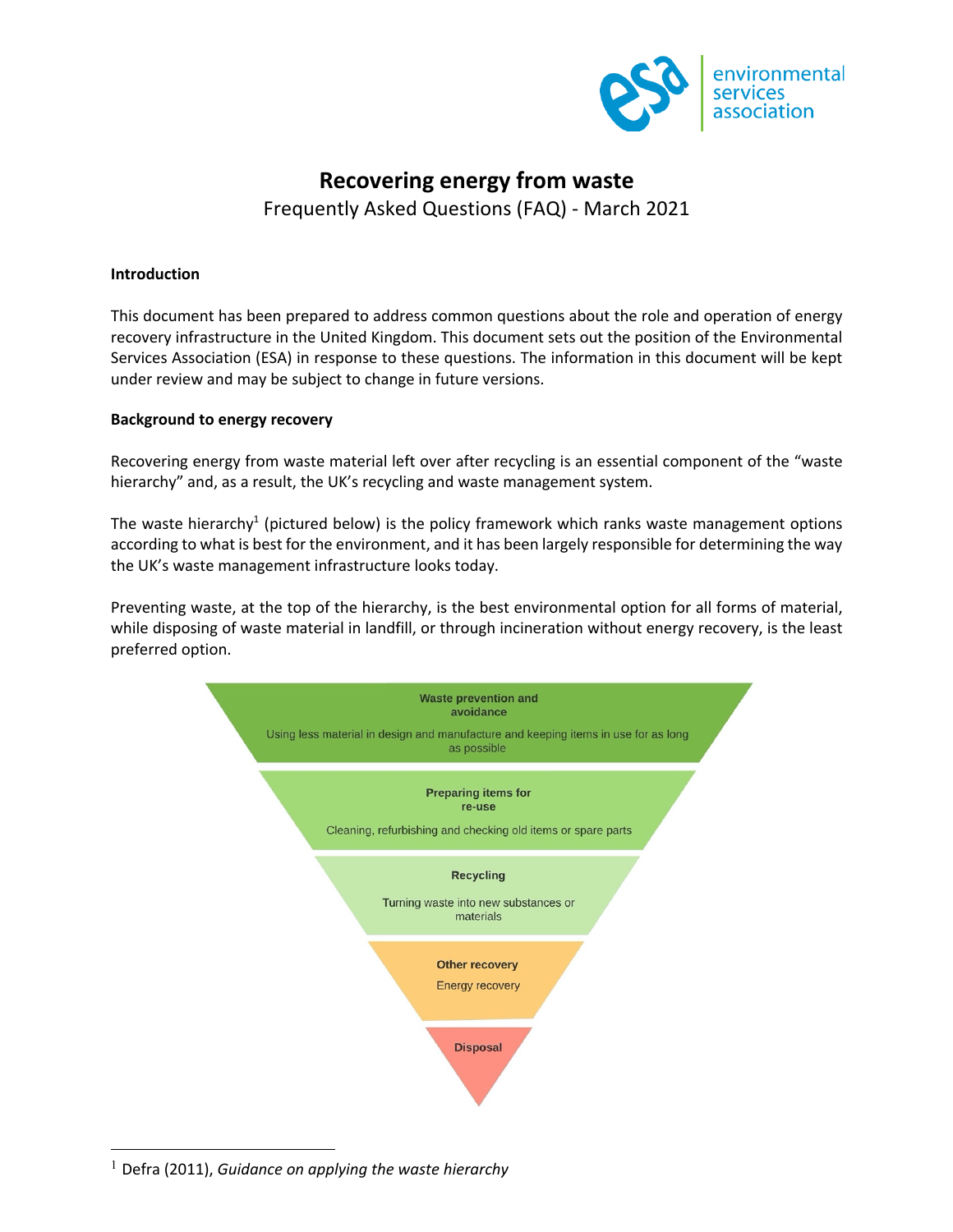The Landfill Tax, introduced in the UK in 1996, aimed to drive more waste material further up the waste hierarchy into energy recovery and recycling and thereby reduce disposal in landfill. As a result, over the past two decades, the UK has moved from single-digit recycling performance figures to an average household waste recycling rate of more than 45 per cent, while millions of tonnes of "residual waste" (the waste left over after recycling) is now used to generate energy instead of being disposed of in landfill.

There are currently between 50 and 60 energy recovery facilities across the United Kingdom and these typically serve the needs of specific local authorities and their surrounding areas. Combined, in 2019, these plants exported around 2% of the UK's total electricity generation or 6,600GWh, while those facilities connected to heating networks also exported 1400GWh of heat<sup>2</sup>.

# **Frequently asked questions**

#### **Is energy recovery from waste compatible with a circular economy?**

The ESA, its members, and the wider recycling industry, are key proponents of a circular economy and this is at the heart of all that we do. The majority of our members have invested in services and infrastructure that provide solutions across the whole waste hierarchy - not just energy recovery - and we would like to see as much waste material recycled, re-used and put to good use as possible.

Once buried in landfill, the inherent resource value of waste materials is lost and cannot be returned to a circular economy, whereas activities further up the waste hierarchy are designed to extract the maximum value from these waste materials.

For residual waste left over after upstream recycling, re-use and waste avoidance measures have been implemented, generating energy and returning that energy back into the cycle of production is an essential, complementary, component of a circular economy.

#### **Does energy recovery suppress recycling?**

Recycling and energy recovery have very different drivers and the availability of energy recovery infrastructure does not impact upon investment in recycling infrastructure or the performance of recycling services.

Investment in recycling to date has primarily been determined by the health of global secondary raw material markets, which have shown their constraints in recent years.

Recycling performance, and the availability of quality recyclable materials in the waste stream, is also influenced by myriad complex drivers including product and packaging design choices and material uses; demographic and geographic factors; individual behaviour (and the factors that influence this behaviour); and recycling service design, among others. Analysis of some of these factors previously conducted by the Waste and Resources Action Programme (Wrap) $3$  provides an illustration of this.

However, if implemented correctly, measures due to be introduced in England through Defra's Resources & Waste Strategy<sup>4</sup>, along with counterpart policies in the devolved administrations, are likely to address many of these drivers and unlock a new wave of private sector investment in recycling infrastructure and funding for recycling services – while removing many un-recyclable packaging formats from the market.

 $2$  Tolvik, (2019) UK Energy-from-waste statistics

<sup>&</sup>lt;sup>3</sup> Analysis of recycling performance and waste arisings in the UK 2012/2013

<sup>4</sup> Defra (2018) - *Our Waste Our Resources: A strategy for England*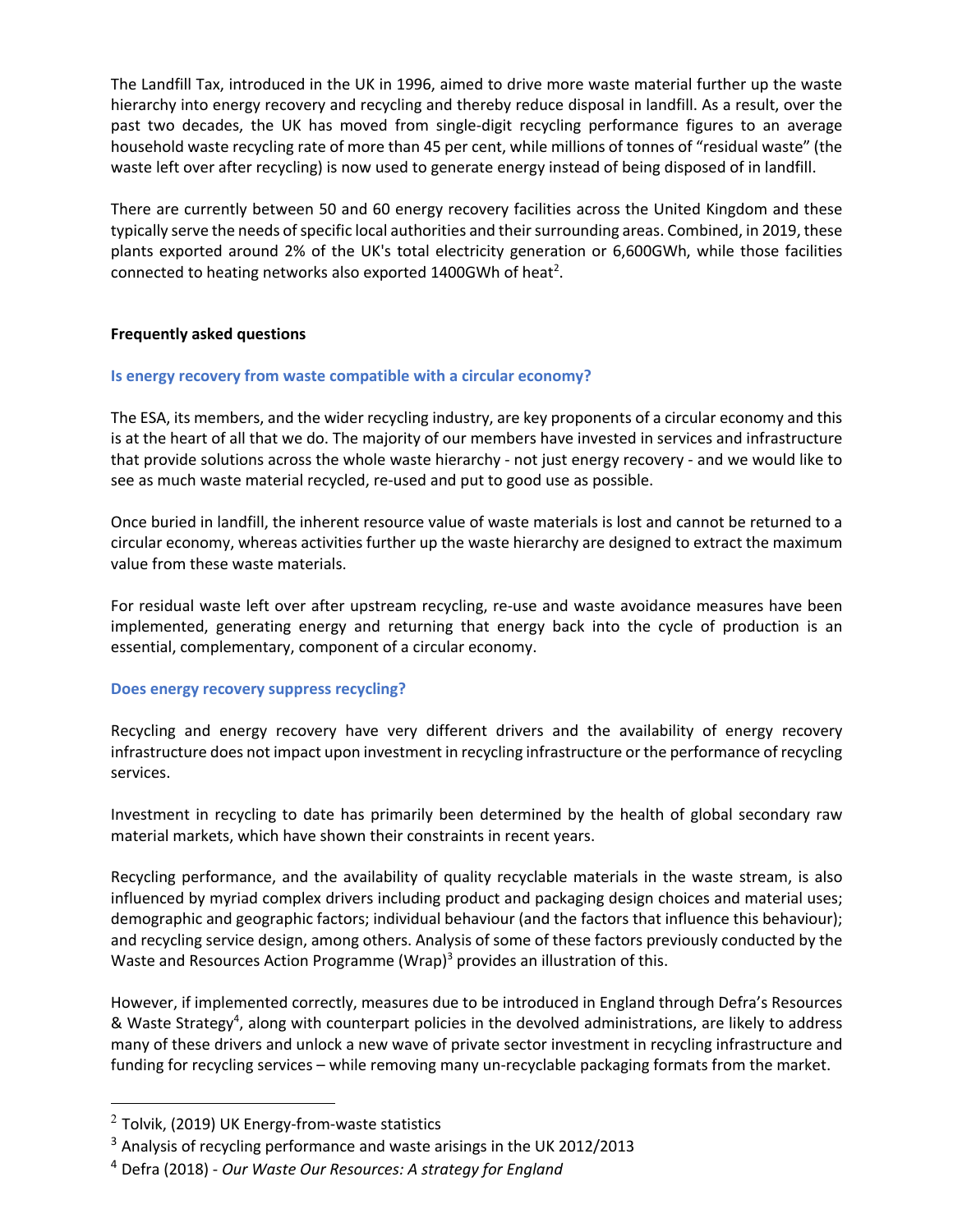As just one example of the efficacy of policy in this area, over the past two years, ESA members have already increased investment in domestic plastics reprocessing on the promise of a new "Plastics tax" which will drive market demand for recycled polymers in the UK.

# **Is there a correlation between low rates of recycling and energy recovery?**

There is no defined causal relationship between availability of energy recovery and recycling rates because there are a large number of complex factors which influence local recycling performance, which in turn affects the volume of residual waste arising as a proportion of all waste generated – since waste producer recycling activity always happens upstream of energy recovery.

To further illustrate this, both in Europe and in the UK, there are many local authorities which have access to energy recovery infrastructure and high rates of recycling, and there are also examples of local authorities which have access to energy recovery and low rates of recycling.

Any correlation between the two factors, in either scenario, is often cited as evidence of a causal relationship, but there are simply too many variables across local and national drivers to allow for a true and accurate comparator analysis to date.

# **Could the material going to energy recovery be recycled instead?**

Energy recovery infrastructure is designed to treat "residual waste", which is a term used to describe the waste material left over after other upstream recycling, re-use and waste prevention activities and processes have taken place. This is typically anything people put in a general rubbish bin rather than separating for recycling.

Every person and business in the UK has access to comprehensive recycling services and we are all encouraged to reduce, re-use and recycle as much as possible in accordance with the waste hierarchy.

Despite this, many recyclable materials are disposed of as residual waste by waste producers and must be treated as such, because it is not practicable or economically viable to extract these materials for recycling once they enter the residual waste stream.

The more we all recycle, the less recyclable material will be left in the residual waste stream, but there are many complex drivers of recycling behaviour. All of these drivers need to be considered and addressed to help people to recycle more.

The UK average recycling rate has stagnated at around 45 per cent for the past five years<sup>5</sup> and new interventions are required if the UK is to achieve its ambition of reaching a 65% average recycling rate by 2035.

Many of the interventions required to address the complex drivers affecting recycling are considered in Defra's Resources and Waste Strategy<sup>6</sup> and the corresponding resources and waste policies of the devolved administrations. The ESA is in strong support of many of these emerging new waste policies and our members will be instrumental in delivering their intended outcomes.

 $<sup>5</sup>$  Defra (2020) UK Statistics on Waste</sup>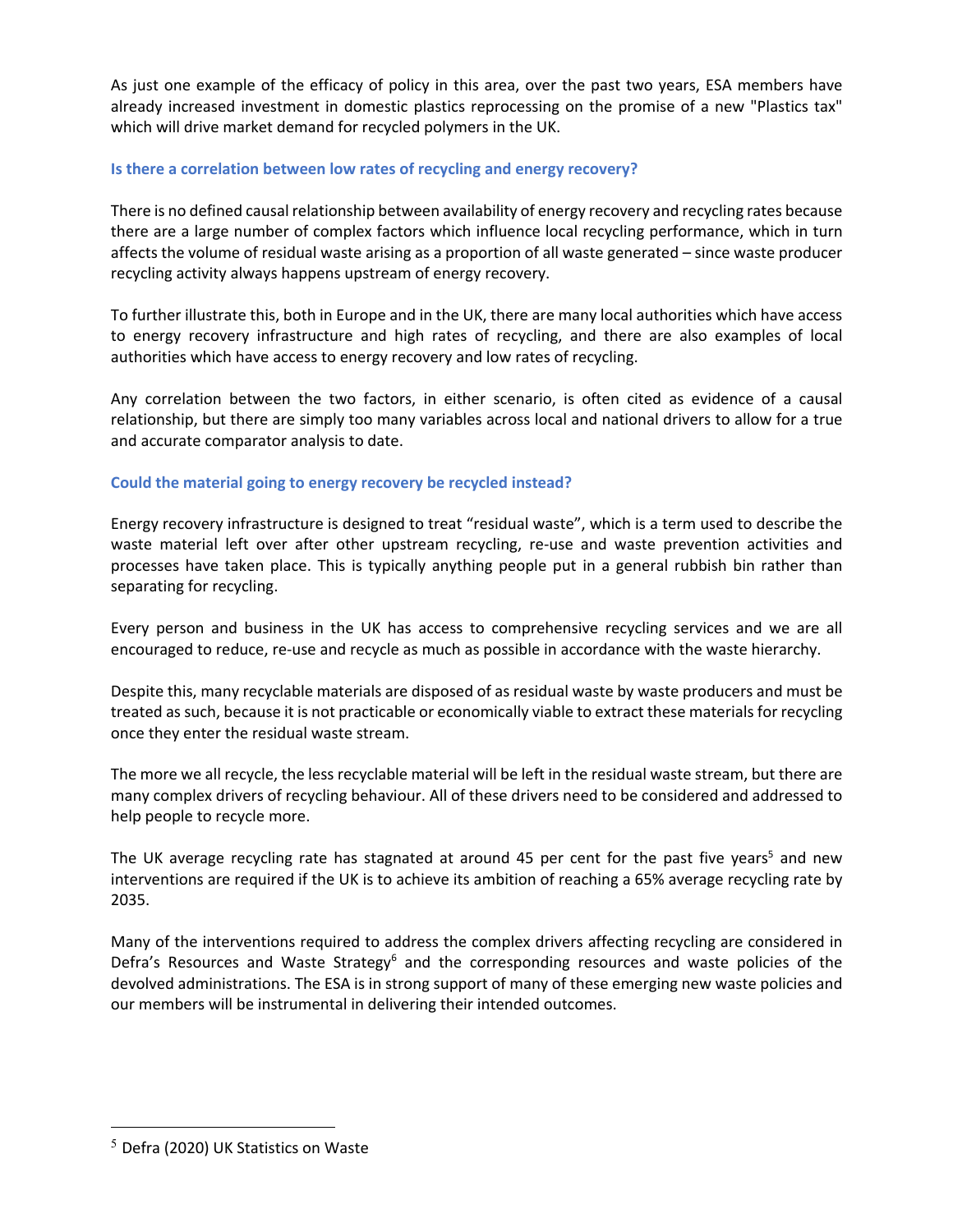#### **Does material separated to be recycled end up in energy recovery?**

Materials which could have been recycled often arise in the residual waste stream and this can happen for one of several reasons.

Typically, materials which could have been recycled are simply placed in the residual waste bin by a person discarding the material instead of being recycled. Once they enter this waste stream, these materials are destined either for landfill or energy recovery because it is not viable to extract these materials from the waste stream. This is why it is important that we all place the right material in the correct waste stream.

In some cases, materials are separated for recycling but are either not recyclable, or become too heavily contaminated - with food waste for example – to be economically recycled. Typically, any material separated for recycling that is not subsequently of sufficient quality to be made into new things, will be diverted to the residual waste stream and will therefore be treated in energy recovery or landfill.

#### **What is the future role of energy recovery in the United Kingdom?**

Energy recovery is a largely transitionary technology which allows waste producersto divert material from landfill while society pursues a more circular economy - by moving an increasing proportion of waste material further up the waste hierarchy.

However, even if the UK meets its ambition of achieving a 65% average recycling rate by 2035, the waste sector still forecasts a significant shortfall in energy recovery capacity in 2035 based on current trajectory, since there will always be a remaining portion of waste material left over that will require treatment without relying on landfill. The Resources & Waste Strategy also sets a target of no more than 10% municipal waste to landfill target by 2035 and energy recovery will be essential to achieving this target.

Furthermore, the UK currently has a significant energy recovery infrastructure capacity gap, which is why we continue to either landfill or export around ten million tonnes of waste material every year.

All new energy recovery facilities are planned in the context of future feedstock availability and composition, which itself is considered in the context of planned and likely policies. This is why long-term policy clarity is so essential to the planning of waste treatment infrastructure.

# **Does energy recovery lock councils into long-term contracts and stifle investment in other measures?**

New energy recovery facilities require a significant investment and a typical-size facility can cost anywhere in the region of between £200-250 million to build.

In the majority of cases, the need case for new regional or local energy recovery infrastructure is established by a local authority (or partnership of authorities), based on current and anticipated future needs over the lifetime of any new energy recovery facility, and in the context of external drivers affecting waste volume and composition. Future investment in local recycling services and associated recycling performance levels are a component of these considerations.

Local authorities may choose to finance, build and/or operate their own new infrastructure to meet this need, but in many cases, the private sector is invited to bid competitively for the opportunity to finance, design, build and operate new plants on the basis of the anticipated required capacity.

As such, contracts between operators and local authorities represent a way of delivering this vital public infrastructure while sharing risks between both parties and accessing the expertise of the private sector.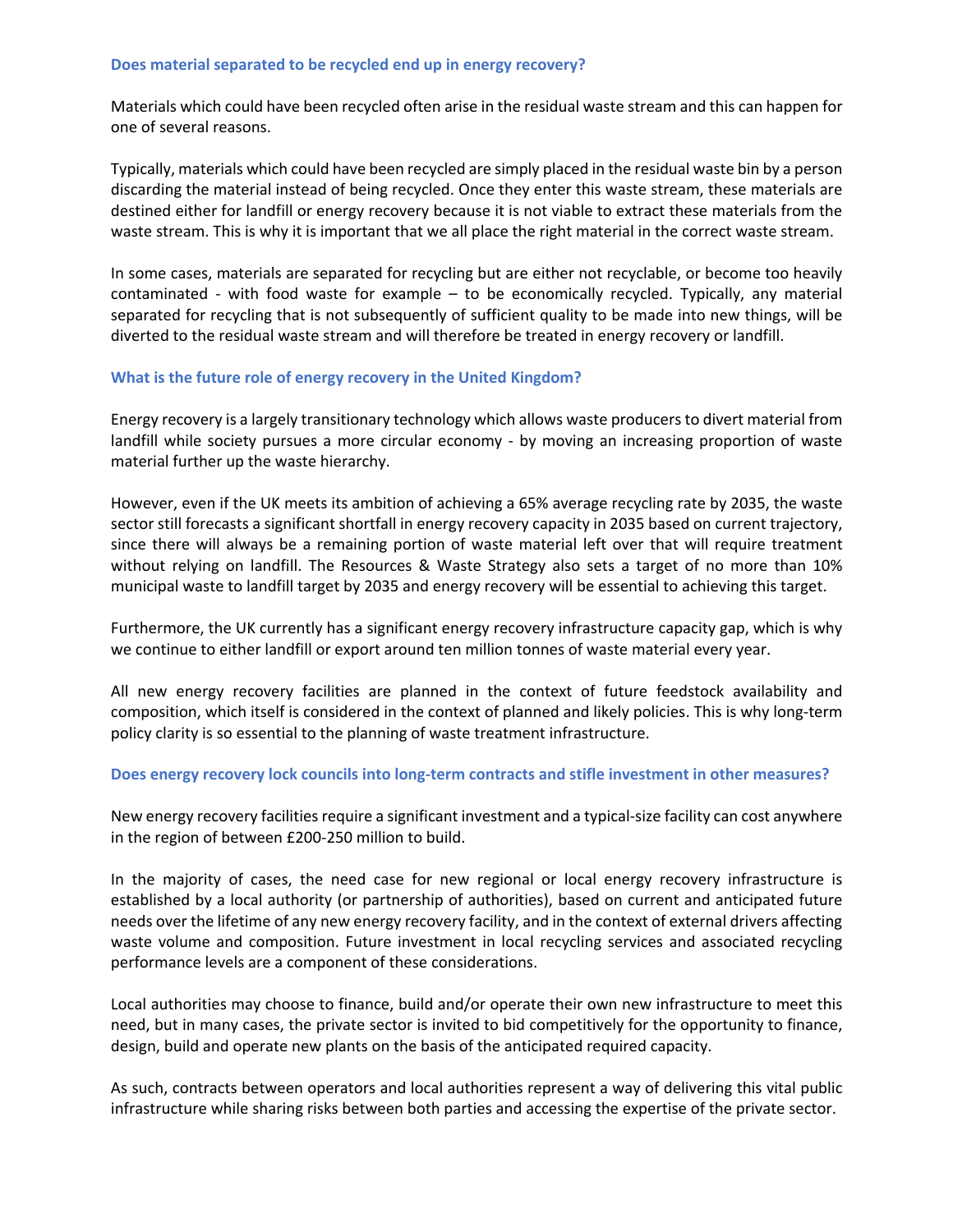Payment to operators is made through different mechanisms depending on the financial structure of the contract between parties, but this typically occurs through a "gate fee" priced on a per-tonne basis of residual waste. Over the lifetime of the contract, the volume of waste being treated by the facility at the agreed gate fee rate would be sufficient to meet the terms of the financial agreement between operator and authority – recouping the investment in the facility and operating costs.

Operators also generate revenue through the sale of generated energy, which may be used to offset waste disposal costs for the authority. In addition to this, many contracts will require or allow operators to maximise the utilisation of plants (above the local authority contracted tonnage but within the permitted tonnage) to accept commercial and industrial waste from the region they serve, which would have otherwise gone to landfill. Revenues from treating this waste often further reduce the cost of municipal waste management to the local authority partner.

In some cases, "merchant" energy recovery facilities will be built by private sector operators based on regional need, but these still typically require a long-term contract for a certain proportion of waste to derisk the investment and, typically, only local authorities have control of sufficient tonnage to guarantee sufficient material over the life of the asset.

#### **How does energy recovery compare to other forms of energy generation?**

The primary role of energy recovery is to provide a sanitation service to society by treating the residual waste left over after recycling. This waste would otherwise go to landfill. It cannot therefore be directly compared with other forms of energy generation, since the energy generated is a by-product of the primary waste sanitation process, while conversely, other forms of energy generation clearly are not designed to process waste.

At present, policy-makers and those involved in recycling and waste management use the Greenhouse Gas (GHG) emissions arising from the treatment of waste in landfill as the basis for comparison with energy recovery carbon performance, since the primary purpose of both solutions is to dispose of residual waste.

At present performance, energy recovery represents a lower carbon solution for the treatment of residual waste than landfill and the delta in emissions performance between energy recovery and landfill is likely to further grow in favour of energy recovery with efforts to de-carbonise feedstock and improve the efficiency of these facilities in future.

# **Is the energy generated by these facilities renewable or sustainable?**

The residual waste processed by energy recovery facilities is a mix of biogenic and fossil-based material left over after viable recyclable materials have been separated by the waste producer.

The biogenic proportion of this residual waste could be considered a lower carbon alternative to fossil fuels, but because it contains fossil-based materials (like plastics) residual waste is not a wholly renewable or low carbon source of energy when directly compared with some other fuels or energy sources. However, drawing a direct comparison with other energy sources is not appropriate, since the primary function of energy recovery is to treat residual waste rather than generate energy.

Treating residual waste is primarily achieved either through landfill or energy recovery and each have different drivers of emissions.

The biogenic fraction of residual waste degrades in landfill and releases methane (a potent greenhouse gas) - whereas the fossil-based fraction of residual waste releases CO2 when treated in energy recovery. However, overall, treating residual waste in energy recovery instead of landfill saves 200kg of CO2e per tonne of waste treated, which is just one of the reasons why energy recovery remains the preferred option.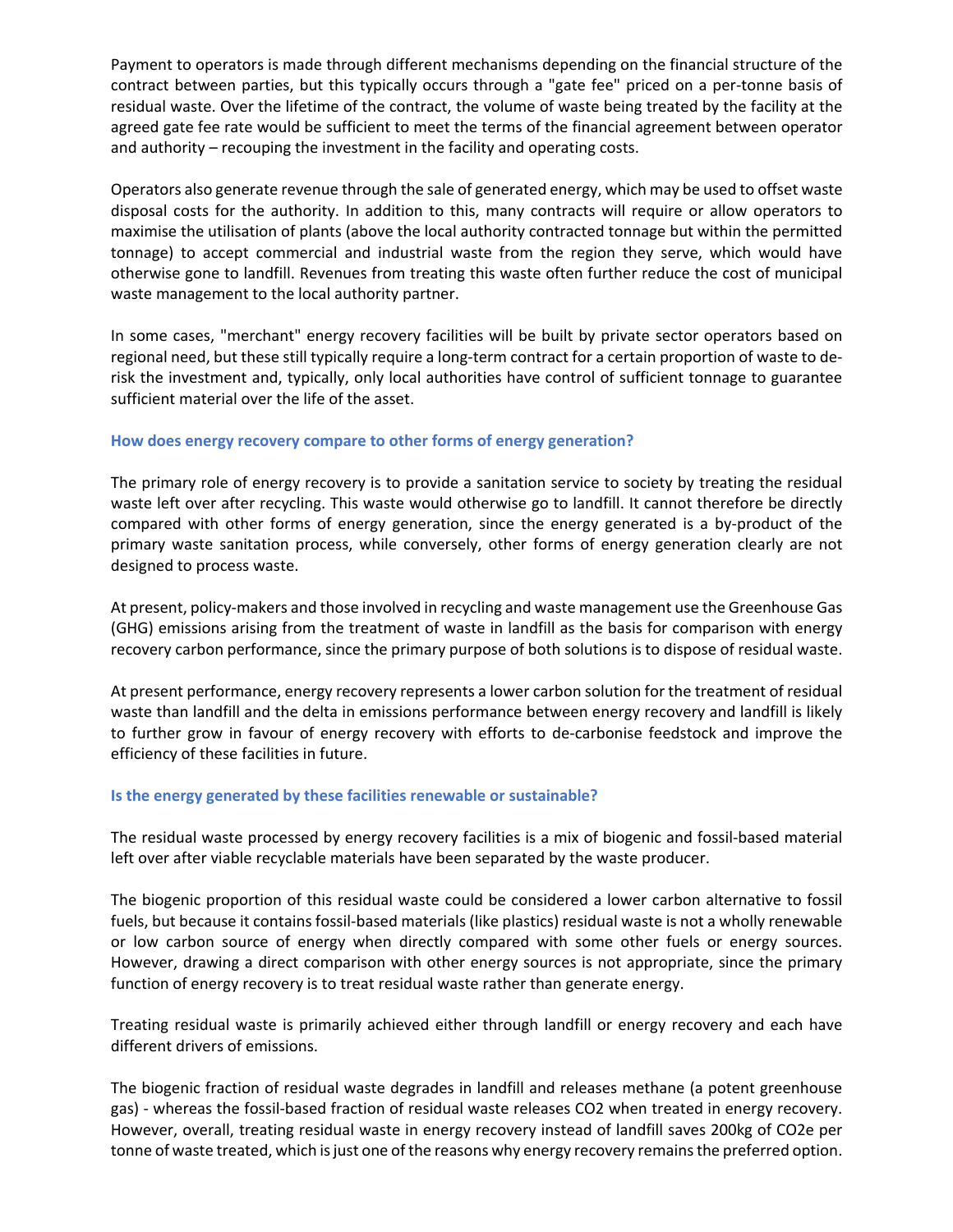#### **Does the UK have too many energy recovery plants?**

Far from having too many, the UK does not have sufficient energy recovery capacity to manage its current or future residual waste needs without relying on the continued use of landfill and export of waste abroad.

Many different organisations have forecast the UK's energy recovery capacity requirements in the context of future waste volumes and recycling scenarios. In 2017, the ESA commissioned Tolvik to produce an independent compilation and analysis of these forecasts in order to isolate and identify the impact that different recycling rates have on the treatment capacity gap between 2017 and 2030.

Tolvik's review shows that the UK is heading for serious under-capacity for residual waste treatment for all but the most unrealistic future recycling rates and that, even if the UK achieves its ambitious target of 65% average recycling rates by 2035 - this trajectory still results in a capacity shortfall of around 4.5 million tonnes in 2030. This is the equivalent of around 20 energy recovery plants of a typical size.

#### **Is energy recovery from waste compatible with the UK's pursuit of net zero carbon emissions by 2050?**

Waste treatment and disposal is an essential component of society and will remain so in future – certainly within the UK's transition to a net-zero carbon economy by 2050. The carbon-reduction performance of the recycling and waste management sector is recognised by the Committee on Climate Change7 and we have reduced our emissions by 63% compared to 1990 levels – which has largely been achieved by moving waste material out of landfill. However, increasing recycling and lowering carbon from energy recovery are both essential to our sector achieving net zero carbon emissions and therefore playing our role in hitting the UK's carbon targets.

The ESA and its members will publish a Net Zero Carbon Strategy for the recycling and waste sector in 2021 setting out how it will lower carbon from the full range of activities, including energy recovery.

# **What is the industry doing to reduce carbon emissions from energy recovery facilities?**

The ESA and its members are developing a Net-Zero Carbon Strategy which will drive down carbon emissions associated with energy recovery by working with others to remove as much recyclable fossilbased materials from residual waste streams as possible.

This will be most effectively be achieved through upstream interventions designed to encourage greater recycling of plastics; while longer term secondary interventions will include maximising the use of heatenergy from these facilities as well as electrical energy; and by exploring the potential for carbon capture and storage – which is in line with recommendations made by the Committee on Climate Change.

De-carbonising our sector is the top strategic priority for the ESA and its members, and this is reflected in our 2019/20 Annual Report.

#### **Can energy recovery operators just remove plastic from residual waste before the waste is treated?**

Attempting to segregate materials once they enter the residual waste stream is expensive, energyintensive and produces poorer quality recycled material. Experience tells us that pre-treament solutions, such as MBT, have been unreliable and costly, and often fail to meet their promised performance.<sup>8</sup>

<sup>&</sup>lt;sup>7</sup> Committee on Climate Change (2020) Sixth Carbon Budget

 $8$  Tolvik, (2017) Briefing Report: Mechanical Biological Treatment  $-15$  Years of UK Experience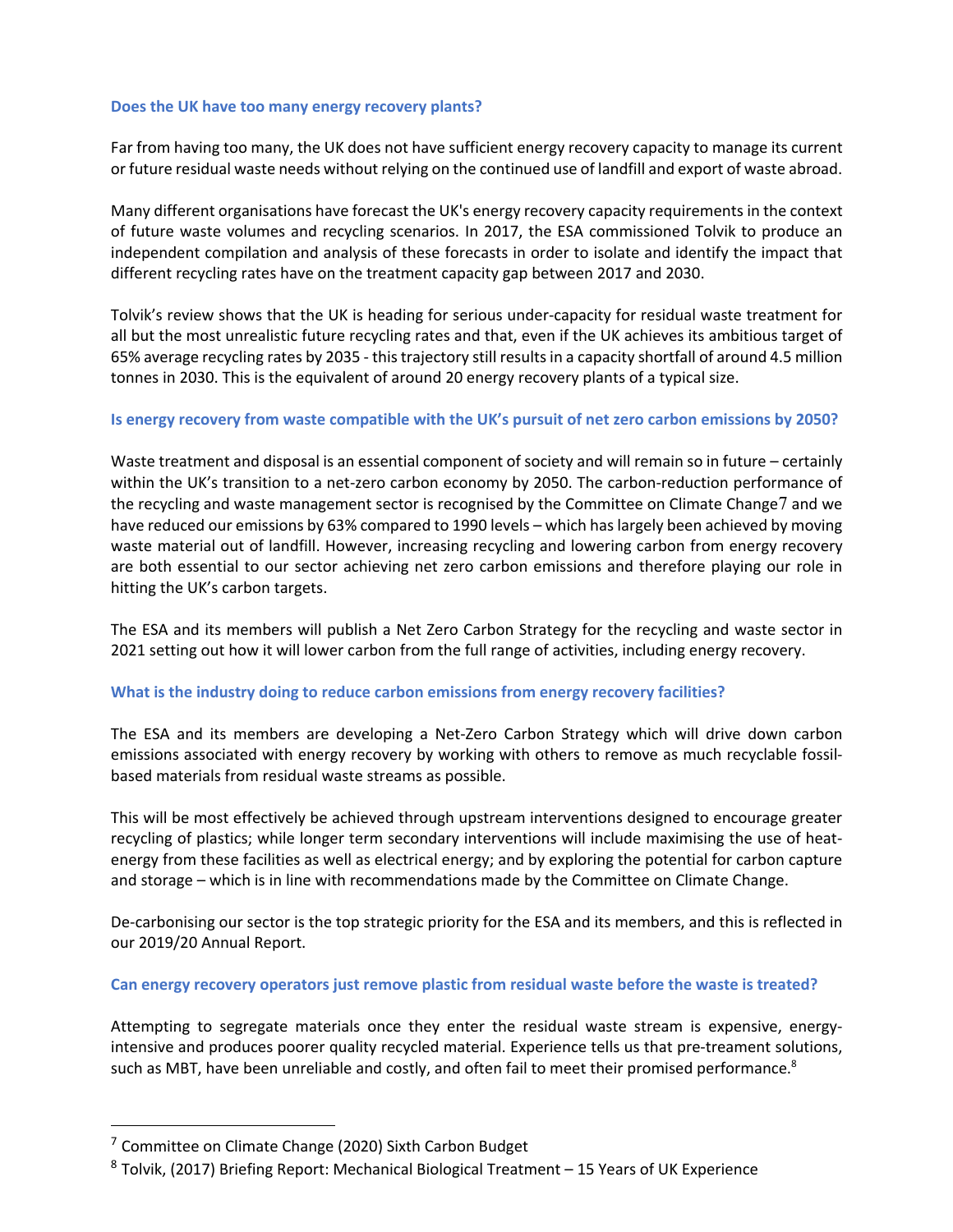Furthermore, any plastics (or any other material) removed from the residual waste stream are often low quality or heavily contaminated and still require a viable use or alternative treatment solution. As such, experience tells us that interventions should be focussed further upstream to stop recyclable plastics from entering the residual waste stream in the first place.

Segregating material for recycling is most effective when it occurs further upstream of waste disposal activities. Everyone in the UK has access to comprehensive recycling services and recyclable materials should be separated for recycling, with only those materials that cannot be recycled placed in the residual waste stream.

# **Should Government introduce an "incineration tax" to drive more material further up the waste hierarchy?**

At present, landfill and energy recovery are the only viable options for disposing of the millions of tonnes of residual waste arising in the UK each year. In landfill, this waste releases more CO2e than it does when treated through energy recovery, which is one of the primary reasons why landfill has been largely phased out in favour of energy recovery. The Landfill Tax, introduced in 1996, helped to facilitate this transition by ensuring that landfill became the more expensive disposal option over time compared with energy recovery - thereby unlocking investment in new energy recovery facilities.

The ESA's position is that any new carbon pricing or taxation on energy recovery, however, will simply make residual waste disposal more expensive for individuals and businesses without driving a greater proportion of waste material further up the waste hierarchy. This is because the drivers of recycling are much more complex and very different to those for residual waste treatment.

Any material segregated for recycling must have a viable end market and, without new demand-side interventions, these markets are currently constrained. Furthermore, any additional cost on disposal would not serve as a direct incentive for manufacturers or retailers to develop more resource-efficient and/or recyclable products and packaging to help consumers, since those placing products and packaging on the market will be insulated from additional cost.

The interventions proposed under the Defra's Resources and Waste Strategy, particularly around Extended Producer Responsibility, are expected to address many of these issues affecting recycling over the next decade. The ESA therefore agrees with the Government's approach that it should only consider a new tax or carbon pricing on energy recovery if the Resources & Waste Strategy fails to meet its objectives – helping our sector to reduce carbon emissions from both energy recovery and landfill.

# **What do energy recovery facilities emit?**

Like any other source of energy generation based on the combustion of solid or liquid fuels, the energy recovery process produces emissions. These emissions are predominantly steam, oxygen, nitrogen and carbon dioxide along with very small quantities of pollutants.

These emissions are closely regulated in England by the Environment Agency, and by the regulatory authorities of the devolved administrations, and plants must operate within strict emissions limits set by the regulators and informed by health authorities.

Modern energy recovery facilities are among the most heavily regulated industrial installations in Europe and meet strict environmental standards as a result – often operating at just a fraction of permitted emissions levels. As a result, they make only a small, if detectable, contribution to local concentrations of pollutants, such that any impact on health from reduced air quality is negligible.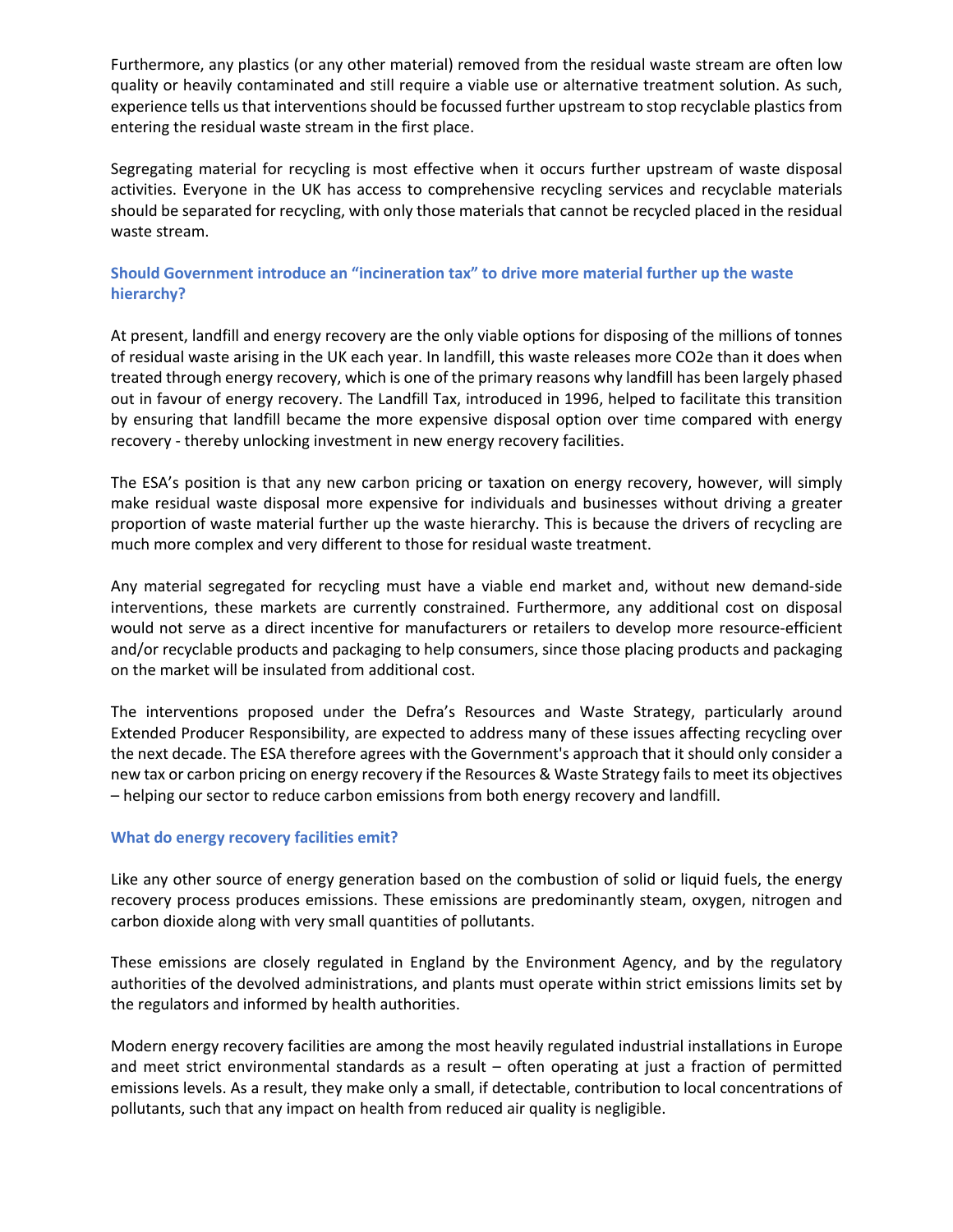UK energy-from-waste plant operators take their responsibilities for monitoring emissions and protecting air quality very seriously and continually strive to achieve emissions performance well under the regulatory thresholds.

# **Do emissions from energy recovery facilities pose a health threat?**

Emissions from energy recovery facilities are among the most heavily scrutinised and regulated in Europe. Operators have very strict emissions limits imposed upon them and performance against these limits is closely monitored by the environmental regulatory authorities. In practice, modern, well-run, facilities operate well within their permitted levels across a range of emissions factors.

The use of energy recovery in England is approved by Public Health England (PHE). Following the results of a major study on municipal waste incinerators by Imperial College London<sup>9</sup>, published in 2018 and 2019, PHE stated that its "*risk assessment remains that modern, well run and regulated municipal waste incinerators are not a significant risk to public health.* 

*While it is not possible to rule out adverse health effects from these incinerators completely, any potential effect for people living close by is likely to be very small.*

*This view is based on detailed assessments of the effects of air pollutants on health and on the fact that these incinerators make only a very small contribution to local concentrations of air pollutants."*

Additionally, in a recent study commissioned by the Greater London Assembly (GLA), independent consultancy Air Quality Consultants reviewed a range of prior studies and findings into health effects of energy recovery facilities and concluded from their literature review that *"any potential health risks associated with direct emissions from modern, effectively managed and regulated EfWs in London are exceedingly low"* 

The ESA and its members do, however, welcome continued rigorous and peer-reviewed academic research in this area so both operators and the public alike can be assured over the safety of these operations. Our sector will strive to deliver continual improvement by appraising and utilising the best available technologies and techniques.

# **How are energy recovery facilities controlled and who regulates them?**

Energy-from-Waste plants are permitted and regulated by the Environment Agency in England and the environmental regulators of the devolved administrations. These regulators impose strict emission limits for these facilities and all emissions are continually monitored - with the regulators having access to this data at all times. In addition to continuous emissions monitoring, the regulators will carry out regular independent checks to ensure compliance.

Emissions data for energy recovery plants is therefore a matter of public record and, in many cases, operators and local authorities voluntarily agree, where practicable, to provide facilities which enable members of the public to easily access live emissions data directly.

Energy recovery facilities serve a vital public function and, in accordance with the waste hierarchy, divert millions of tonnes of UK waste from landfill every year. In England, their operation is approved by Public Health England and permitted by the Environment Agency and each plant is only granted a permit if the Agency determines any and all appropriate risk mitigation is in place; and the plant can meet its permit

<sup>9</sup> Imperial College London (2019) https://www.imperial.ac.uk/news/191653/major-study-findsconclusive-links-health/